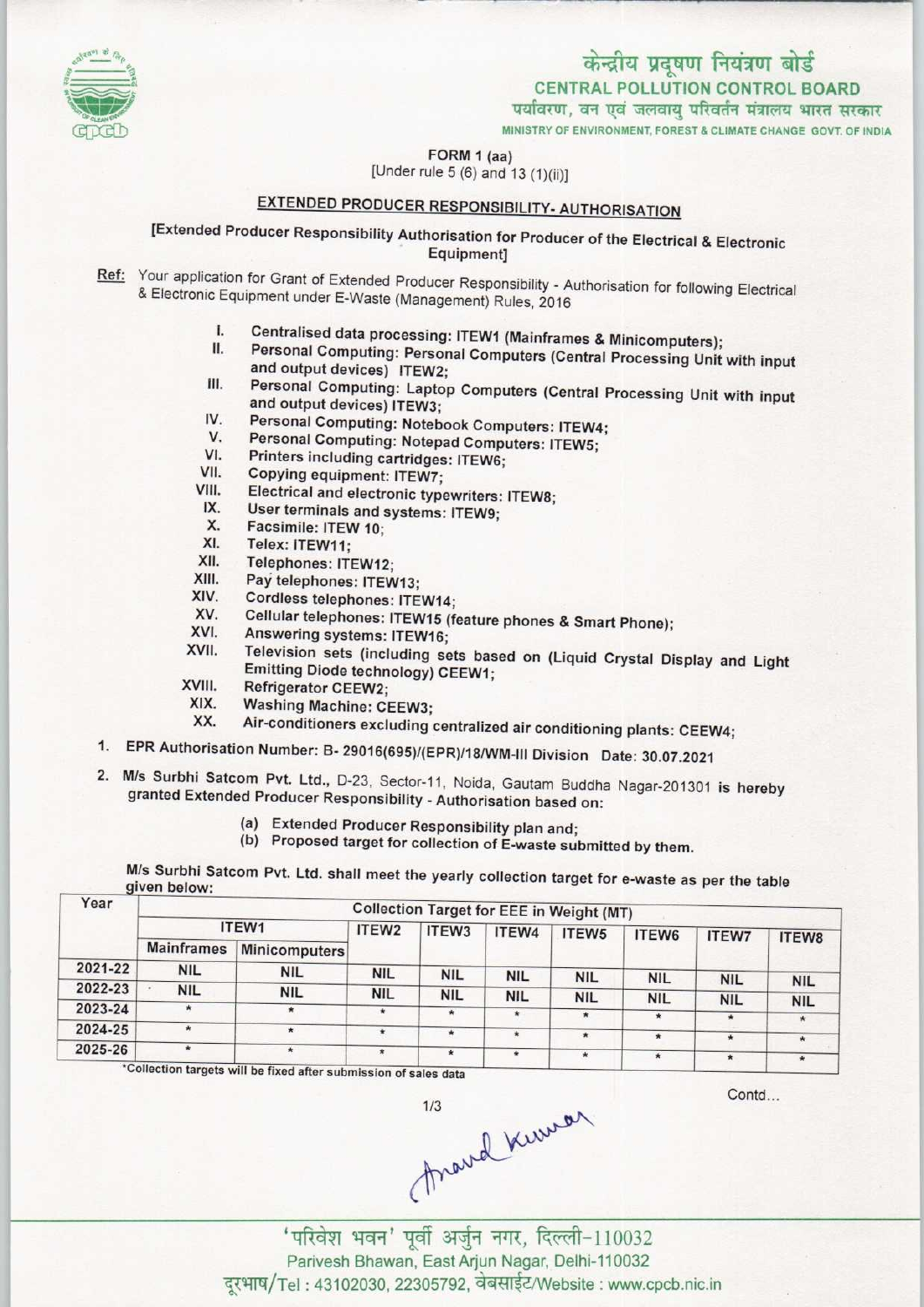

| <b>TO CLEAN BAN</b><br>cncb<br>From pre page |                |            |            |                                                 |            |            |                       |                     |
|----------------------------------------------|----------------|------------|------------|-------------------------------------------------|------------|------------|-----------------------|---------------------|
| Year                                         |                |            |            | <b>Collection Target for EEE in Weight (MT)</b> |            |            |                       |                     |
|                                              | ITEW9          | ITEW10     | ITEW11     | ITEW12                                          | ITEW13     | ITEW14     | ITEW15                |                     |
|                                              |                |            |            |                                                 |            |            | <b>Feature Phones</b> | <b>Smart Phones</b> |
| 2021-22                                      | <b>NIL</b>     | <b>NIL</b> | <b>NIL</b> | <b>NIL</b>                                      | <b>NIL</b> | <b>NIL</b> | <b>NIL</b>            | <b>NIL</b>          |
| 2022-23                                      | <b>NIL</b>     | <b>NIL</b> | <b>NIL</b> | <b>NIL</b>                                      | <b>NIL</b> | <b>NIL</b> | <b>NIL</b>            | <b>NIL</b>          |
| 2023-24                                      | $\frac{d}{dt}$ | ŵ.         | $\star$    | $\star$                                         | $\star$    | $\ast$     | $\pmb{\ast}$          | $\star$             |
| 2024-25                                      | $\pmb{\ast}$   | $\star$    | $\star$    | $*$                                             | $\star$    | $\star$    | $\star$               | $\star$             |
| 2025-26                                      | $\star$        | $\star$    | $\star$    | $\star$                                         | $\star$    | $\star$    | *                     | $\pmb{\ast}$        |

| Year    | <b>Collection Target for EEE in Weight (MT)</b> |            |                   |                   |               |  |  |  |
|---------|-------------------------------------------------|------------|-------------------|-------------------|---------------|--|--|--|
|         | ITEW16                                          | CEEW1      | CEEW <sub>2</sub> | CEEW <sub>3</sub> | CEEW4         |  |  |  |
| 2021-22 | <b>NIL</b>                                      | <b>NIL</b> | <b>NIL</b>        | <b>NIL</b>        | <b>NIL</b>    |  |  |  |
| 2022-23 | <b>NIL</b>                                      | <b>NIL</b> | <b>NIL</b>        | <b>NIL</b>        | <b>NIL</b>    |  |  |  |
| 2023-24 |                                                 | $\star$    | 貴                 | $\mathbf{r}$      | $\frac{1}{2}$ |  |  |  |
| 2024-25 |                                                 | $\bullet$  | $\star$           |                   |               |  |  |  |
| 2025-26 |                                                 |            | $\star$           | ÷                 |               |  |  |  |

### 3. The Authorisation shall be valid for a period of five (5) years from date of issue with following conditions:

- i. You shall strictly follow the approved Extended Producer Responsibility plan, a copy of which is enclosed herewith as Enclosure-I;
- ii. You shall ensure that collection mechanism or collection Centres are set up or designated as per the details given in the Extended Producer Responsibility plan and that shall be completed before the proposed dates if any in the EPR Plan (list of collection Centres and the toil free numbers for reverse logistics enclosed);
- iii. You shall ensure that all the collected e-waste is channelized to your dismantler/recycler M/s. Horizon Recycling Pvt. Ltd. Khasra No 35, Vill Kumarhera, Green Land Industrial Complex, 7km, Dehradun Road, Saharanpur-247001 U. P. and record shall be maintained at dismantler/recycler and at your end.
- iv. You shall maintain records, in Form-2 of these Rules, of e-waste and make such records available for scrutiny by Central Pollution Control Board;
- v. You shall file annual returns in Form-3 to the Central Pollution Control Board on or before 30th day of June following the financial year to which that returns relates.

### vi. General Terms & Conditions of the Authorisation:

- a.The authorisation shall comply with provisions of the Environment (Protection) Act, <sup>1986</sup> and the E-waste (Management) Rules,2016 made there under;
- b.The authorisation or its renewal shall be produced for inspection at the request of an officer authorised by the Central Pollution Control Board;
- c.Any change in the approved Extended Producer Responsibility plan should be informed to Central Pollution Control Board within 15 days on which decision shall be communicated by Central Pollution Control Board within sixty days;

Frand Kumar

**Contd**